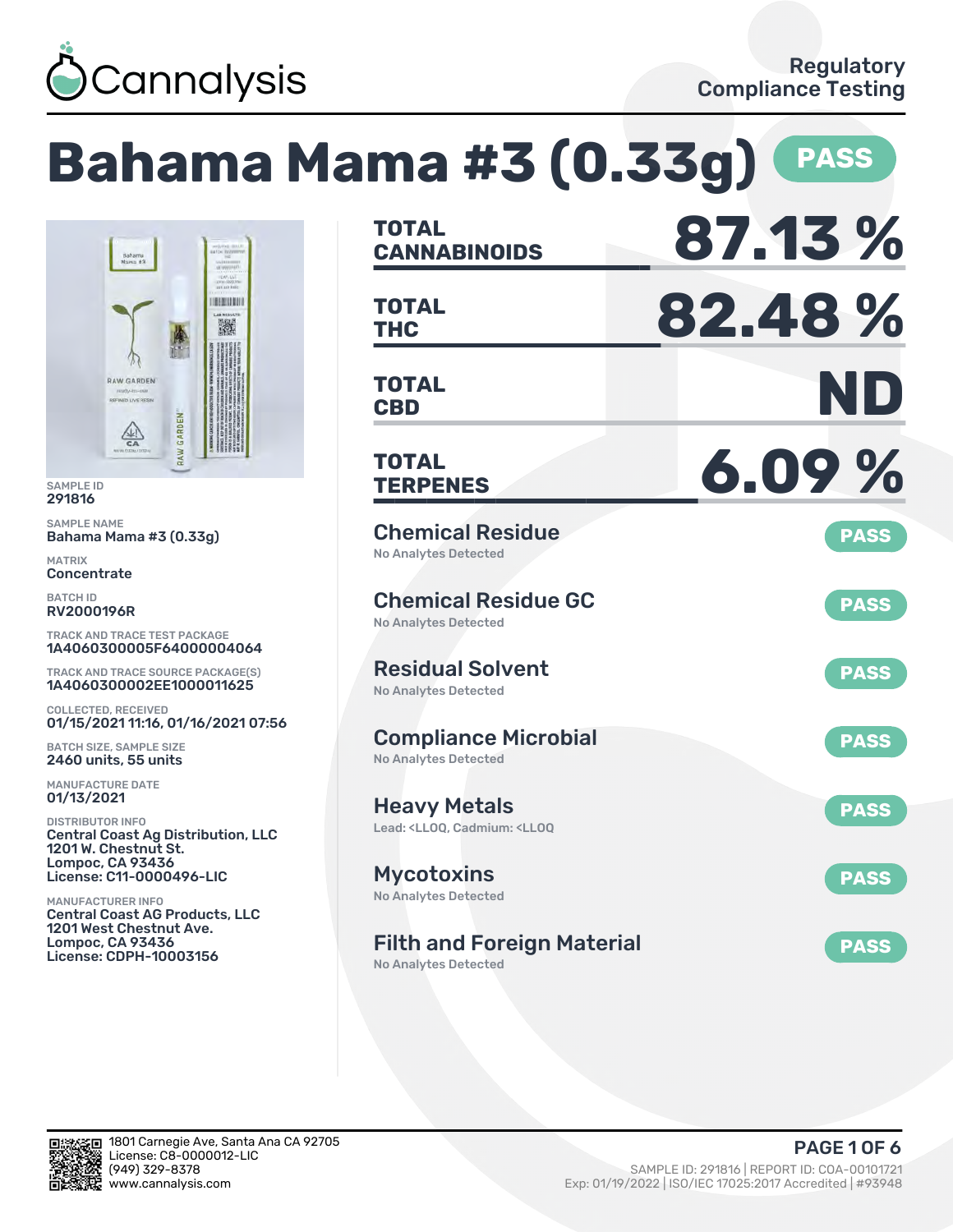

## CANNABINOID ANALYSIS

Total THC,CBD value(s) have been decarboxylated.

| TOTAL THC:          | 824.8 mg/g (82.48 %), 272.18 mg per package |
|---------------------|---------------------------------------------|
| TOTAL CBD:          | ND.                                         |
| TOTAL CANNABINOIDS: | 871.3 mg/g (87.13 %)                        |

UNIT OF MEASUREMENT: Milligrams per Gram(mg/g)

| <b>ANALYTE</b>         | <b>RESULT</b>                      | LOD    | <b>LLOO</b> | <b>ANALYTE</b>   | <b>RESULT</b>        | LOD    | <b>LLOO</b> |
|------------------------|------------------------------------|--------|-------------|------------------|----------------------|--------|-------------|
| THCa                   | ND                                 | 0.2000 | 0.4000      | CBD <sub>v</sub> | ND.                  | 0.2000 | 0.4000      |
| D9THC                  | 824.8 mg/g (82.48 %)               | 0.2000 | 0.4000      | CBGa             | <b>ND</b>            | 0.2000 | 0.4000      |
| D8THC                  | 1.945 mg/g (0.1945 %)              | 0.2000 | 0.4000      | <b>CBG</b>       | 39.55 mg/g (3.955 %) | 0.2000 | 0.4000      |
| <b>THC<sub>v</sub></b> | $5.022 \,\mathrm{mq/q}$ (0.5022 %) | 0.2000 | 0.4000      | CBN              | ND.                  | 0.2000 | 0.4000      |
| CBDa                   | <b>ND</b>                          | 0.2000 | 0.4000      | CBC              | <b>ND</b>            | 0.2000 | 0.4000      |
| CBD                    | <b>ND</b>                          | 0.2000 | 0.4000      |                  |                      |        |             |

#### ADDITIONAL INFORMATION

| Method:              | SOP-TECH-001 | Sample Prepped: 01/16/2021 13:26 |                                   | Sample Approved: 01/19/2021 12:10  |  |
|----------------------|--------------|----------------------------------|-----------------------------------|------------------------------------|--|
| Instrument: UPLC-DAD |              |                                  | Sample Analyzed: 01/16/2021 14:55 | Prep-Analytical Batch: 25649-20105 |  |



### TERPENE ANALYSIS

| <b>TOTAL TERPENES:</b>                                                           |                           | 60.90 mg/g (6.090 %) |             |  |  |  |  |
|----------------------------------------------------------------------------------|---------------------------|----------------------|-------------|--|--|--|--|
| UNIT OF MEASUREMENT:                                                             | Milligrams per Gram(mg/g) |                      |             |  |  |  |  |
| <b>ANALYTE</b>                                                                   | <b>RESULT</b>             | LOD                  | <b>LLOO</b> |  |  |  |  |
| 3-Carene                                                                         | <b>ND</b>                 | 0.5000               | 1.000       |  |  |  |  |
| Alpha cedrene                                                                    | <b>ND</b>                 | 0.5000               | 1.000       |  |  |  |  |
| Alpha pinene                                                                     | 2.126 mg/g $(0.2126\%)$   | 0.5000               | 1.000       |  |  |  |  |
| Alpha terpineol                                                                  | 0.7424 mg/g $(0.0742\%)$  | 0.3300               | 0.650       |  |  |  |  |
| Beta myrcene                                                                     | 9.090 mg/g (0.9090 %)     | 0.5000               | 1.000       |  |  |  |  |
| Borneol                                                                          | <b>ND</b>                 | 0.5000               | 1.000       |  |  |  |  |
| Camphor                                                                          | <b>ND</b>                 | 0.5000               | 1.000       |  |  |  |  |
| Cedrol                                                                           | <b>ND</b>                 | 0.5000               | 1.000       |  |  |  |  |
| Eucalyptol                                                                       | <b>ND</b>                 | 0.5000               | 1.000       |  |  |  |  |
| Fenchone                                                                         | <b>ND</b>                 | 0.5000               | 1.000       |  |  |  |  |
| Gamma terpineol                                                                  | <b>ND</b>                 | 0.1000               | 0.210       |  |  |  |  |
| Guaiol                                                                           | <b>ND</b>                 | 0.5000               | 1.000       |  |  |  |  |
| Isopulegol                                                                       | ND                        | 0.5000               | 1.000       |  |  |  |  |
| Linalool                                                                         | $<$ LLOO                  | 0.5000               | 1.000       |  |  |  |  |
| Ocimene 1                                                                        | <b>ND</b>                 | 0.1600               | 0.310       |  |  |  |  |
| P-cymene                                                                         | <b>ND</b>                 | 0.5200               | 1.050       |  |  |  |  |
| Pulegone                                                                         | <b>ND</b>                 | 0.5000               | 1.000       |  |  |  |  |
| Sabinene hydrate                                                                 | ND.                       | 0.5000               | 1.000       |  |  |  |  |
| Trans beta farnesene <ll00< td=""><td></td><td>0.5000</td><td>1.000</td></ll00<> |                           | 0.5000               | 1.000       |  |  |  |  |
| Valencene                                                                        | <b>ND</b>                 | 0.5000               | 1.000       |  |  |  |  |
|                                                                                  |                           |                      |             |  |  |  |  |

| ANALYTE                                                                                                                                                 | <b>RESULT</b>                                                                                                     | <b>LOD</b> | <b>LLOQ</b> | <b>ANALYTE</b>                                                                 | <b>RESULT</b>           | <b>LOD</b> | <b>LLOQ</b> |
|---------------------------------------------------------------------------------------------------------------------------------------------------------|-------------------------------------------------------------------------------------------------------------------|------------|-------------|--------------------------------------------------------------------------------|-------------------------|------------|-------------|
| 3-Carene                                                                                                                                                | <b>ND</b>                                                                                                         | 0.5000     | 1.000       | Alpha bisabolol                                                                | <b>ND</b>               | 0.5000     | 1.000       |
| Alpha cedrene                                                                                                                                           | <b>ND</b>                                                                                                         | 0.5000     | 1.000       | Alpha humulene                                                                 | 1.469 mg/g (0.1469 %)   | 0.5000     | 1.000       |
| Alpha pinene                                                                                                                                            | 2.126 mg/g $(0.2126\%)$                                                                                           | 0.5000     | 1.000       | Alpha terpinene                                                                | <b>ND</b>               | 0.5000     | 1.000       |
| Alpha terpineol                                                                                                                                         | 0.7424 mg/g $(0.0742%)$                                                                                           | 0.3300     | 0.6500      | Beta caryophyllene                                                             | 6.426 mg/g (0.6426 %)   | 0.5000     | 1.000       |
| Beta myrcene                                                                                                                                            | $9.090$ mg/g (0.9090 %)                                                                                           | 0.5000     | 1.000       | Beta pinene                                                                    | 2.736 mg/g $(0.2736\%)$ | 0.6100     | 1.210       |
| Borneol                                                                                                                                                 | ND                                                                                                                | 0.5000     | 1.000       | Camphene                                                                       | <b>ND</b>               | 0.5000     | 1.000       |
| Camphor                                                                                                                                                 | <b>ND</b>                                                                                                         | 0.5000     | 1.000       | Caryophyllene oxide ND                                                         |                         | 0.5000     | 1.000       |
| Cedrol                                                                                                                                                  | <b>ND</b>                                                                                                         | 0.5000     | 1.000       | Cis nerolidol                                                                  | <b>ND</b>               | 0.5000     | 1.000       |
| Eucalyptol                                                                                                                                              | ND                                                                                                                | 0.5000     | 1.000       | Fenchol                                                                        | 1.036 mg/g $(0.1036\%)$ | 0.5000     | 1.000       |
| Fenchone                                                                                                                                                | ND                                                                                                                | 0.5000     | 1.000       | Gamma terpinene                                                                | <b>ND</b>               | 0.5000     | 1.000       |
| Gamma terpineol                                                                                                                                         | <b>ND</b>                                                                                                         | 0.1000     | 0.2100      | Geranyl acetate                                                                | ND.                     | 0.5000     | 1.000       |
| Guaiol                                                                                                                                                  | ND                                                                                                                | 0.5000     | 1.000       | Isoborneol                                                                     | <b>ND</b>               | 0.5000     | 1.000       |
| Isopulegol                                                                                                                                              | <b>ND</b>                                                                                                         | 0.5000     | 1.000       | Limonene                                                                       | 16.79 mg/g (1.679 %)    | 0.5000     | 1.000       |
| Linalool                                                                                                                                                | <lloq< td=""><td>0.5000</td><td>1.000</td><td>Menthol</td><td><b>ND</b></td><td>0.5000</td><td>1.000</td></lloq<> | 0.5000     | 1.000       | Menthol                                                                        | <b>ND</b>               | 0.5000     | 1.000       |
| Ocimene 1                                                                                                                                               | ND                                                                                                                | 0.1600     | 0.3100      | Ocimene 2                                                                      | 1.483 mg/g $(0.1483\%)$ | 0.3500     | 0.6900      |
| P-cymene                                                                                                                                                | <b>ND</b>                                                                                                         | 0.5200     | 1.050       | P-mentha-1,5-diene <lloq< td=""><td></td><td>0.5000</td><td>1.000</td></lloq<> |                         | 0.5000     | 1.000       |
| Pulegone                                                                                                                                                | <b>ND</b>                                                                                                         | 0.5000     | 1.000       | Sabinene                                                                       | <b>ND</b>               | 0.5000     | 1.000       |
| Sabinene hydrate                                                                                                                                        | <b>ND</b>                                                                                                         | 0.5000     | 1.000       | Terpinolene                                                                    | 18.99 mg/g (1.899 %)    | 0.5000     | 1.000       |
| Trans beta farnesene <ll00< td=""><td></td><td>0.5000</td><td>1.000</td><td>Trans nerolidol</td><td><b>ND</b></td><td>0.5000</td><td>1.000</td></ll00<> |                                                                                                                   | 0.5000     | 1.000       | Trans nerolidol                                                                | <b>ND</b>               | 0.5000     | 1.000       |
|                                                                                                                                                         |                                                                                                                   |            |             |                                                                                |                         |            |             |

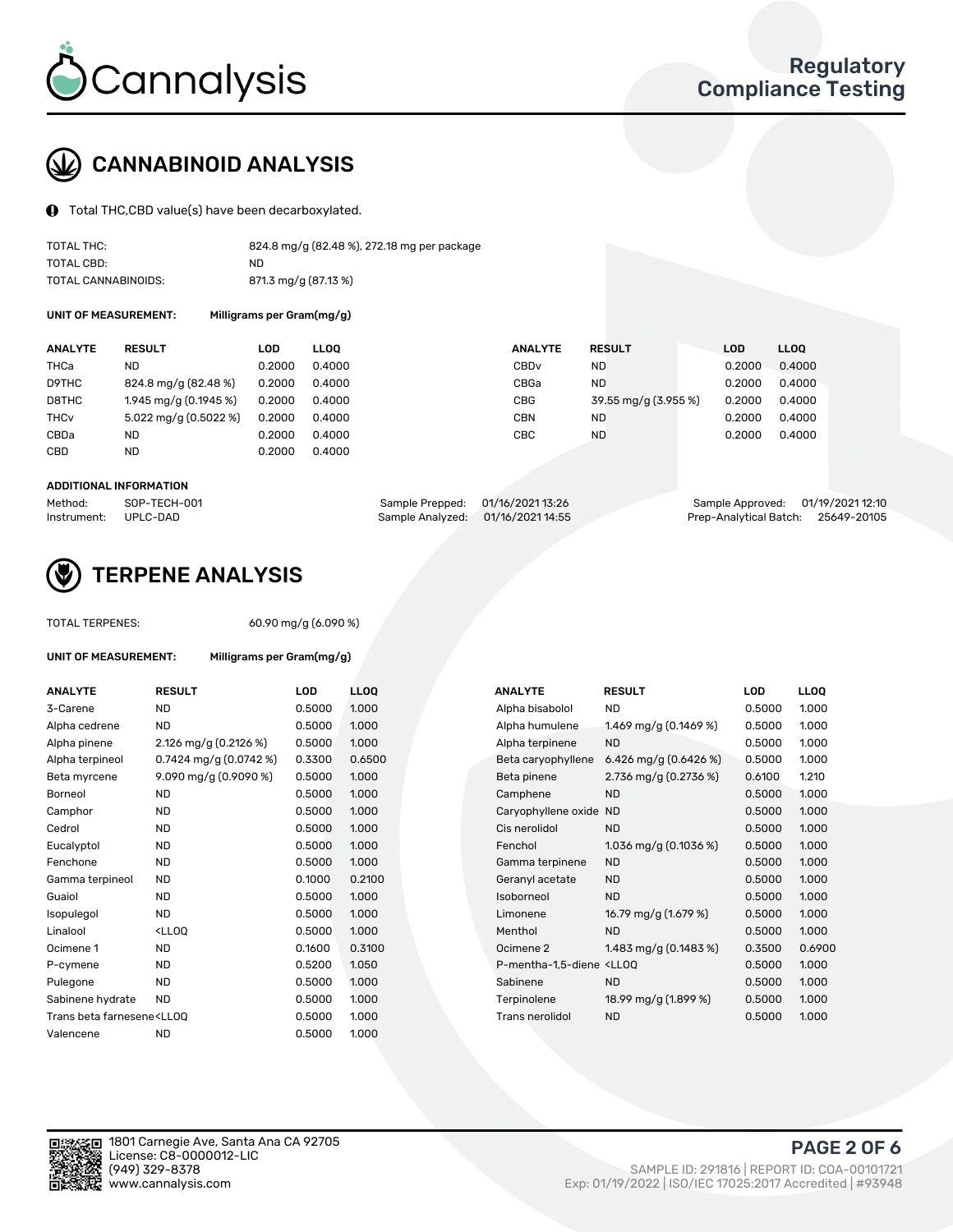

#### Regulatory Compliance Testing

#### ADDITIONAL INFORMATION

Method: SOP-TECH-027 Sample Prepped: 01/16/2021 14:01 Sample Approved: 01/19/2021 15:13 Prep-Analytical Batch: 25650-20100



CHEMICAL RESIDUE ANALYSIS PASS

UNIT OF MEASUREMENT: Micrograms per Gram(ug/g)

| <b>ANALYTE</b>    | <b>RESULT</b> | LOD    | LLOQ   | <b>ACTION LEVEL</b> |      | <b>ANALYTE</b>      | <b>RESULT</b> | <b>LOD</b> | <b>LLOQ</b> | <b>ACTION LEVEL</b> |      |
|-------------------|---------------|--------|--------|---------------------|------|---------------------|---------------|------------|-------------|---------------------|------|
| Abamectin         | <b>ND</b>     | 0.0200 | 0.0400 | 0.1000              | Pass | Acephate            | <b>ND</b>     | 0.0200     | 0.0400      | 0.1000              | Pass |
| Acequinocyl       | <b>ND</b>     | 0.0200 | 0.0400 | 0.1000              | Pass | Acetamiprid         | <b>ND</b>     | 0.0200     | 0.0400      | 0.1000              | Pass |
| Aldicarb          | <b>ND</b>     | 0.0200 | 0.0400 | 0.0                 | Pass | Azoxystrobin        | <b>ND</b>     | 0.0200     | 0.0400      | 0.1000              | Pass |
| Bifenazate        | <b>ND</b>     | 0.0200 | 0.0400 | 0.1000              | Pass | <b>Bifenthrin</b>   | <b>ND</b>     | 0.0200     | 0.0400      | 3.000               | Pass |
| <b>Boscalid</b>   | <b>ND</b>     | 0.0200 | 0.0400 | 0.1000              | Pass | Carbarvl            | <b>ND</b>     | 0.0200     | 0.0400      | 0.5000              | Pass |
| Carbofuran        | <b>ND</b>     | 0.0200 | 0.0400 | 0.0                 | Pass | Chlorantraniliprole | <b>ND</b>     | 0.0200     | 0.0400      | 10.00               | Pass |
| Clofentezine      | <b>ND</b>     | 0.0200 | 0.0400 | 0.1000              | Pass | Coumaphos           | <b>ND</b>     | 0.0200     | 0.0400      | 0.0                 | Pass |
| Cyfluthrin        | <b>ND</b>     | 0.4000 | 1.000  | 2.000               | Pass | Cypermethrin        | <b>ND</b>     | 0.4000     | 1.000       | 1.000               | Pass |
| Daminozide        | <b>ND</b>     | 0.0200 | 0.0400 | 0.0                 | Pass | Diazinon            | <b>ND</b>     | 0.0200     | 0.0400      | 0.1000              | Pass |
| <b>Dichlorvos</b> | <b>ND</b>     | 0.0200 | 0.0400 | 0.0                 | Pass | Dimethoate          | <b>ND</b>     | 0.0200     | 0.0400      | 0.0                 | Pass |
| Dimethomorph      | <b>ND</b>     | 0.0200 | 0.0400 | 2.000               | Pass | <b>Ethoprophos</b>  | <b>ND</b>     | 0.0200     | 0.0400      | 0.0                 | Pass |
| Etofenprox        | <b>ND</b>     | 0.0200 | 0.0400 | 0.0                 | Pass | Etoxazole           | <b>ND</b>     | 0.0200     | 0.0400      | 0.1000              | Pass |
| Fenhexamid        | <b>ND</b>     | 0.0200 | 0.0400 | 0.1000              | Pass | Fenoxycarb          | <b>ND</b>     | 0.0200     | 0.0400      | 0.0                 | Pass |
| Fenpyroximate     | <b>ND</b>     | 0.0200 | 0.0400 | 0.1000              | Pass | Fipronil            | <b>ND</b>     | 0.0400     | 0.1000      | 0.0                 | Pass |
| Flonicamid        | <b>ND</b>     | 0.0200 | 0.0400 | 0.1000              | Pass | Fludioxonil         | <b>ND</b>     | 0.0200     | 0.0400      | 0.1000              | Pass |
| Hexythiazox       | <b>ND</b>     | 0.0200 | 0.0400 | 0.1000              | Pass | Imazalil            | <b>ND</b>     | 0.0200     | 0.0400      | 0.0                 | Pass |
| Imidacloprid      | <b>ND</b>     | 0.0200 | 0.0400 | 5.000               | Pass | Kresoxim methyl     | <b>ND</b>     | 0.0200     | 0.0400      | 0.1000              | Pass |
| Malathion         | <b>ND</b>     | 0.0200 | 0.0400 | 0.5000              | Pass | Metalaxyl           | <b>ND</b>     | 0.0200     | 0.0400      | 2.000               | Pass |
| Methiocarb        | <b>ND</b>     | 0.0200 | 0.0400 | 0.0                 | Pass | Methomyl            | <b>ND</b>     | 0.0200     | 0.0400      | 1.000               | Pass |
| Mevinphos         | <b>ND</b>     | 0.0200 | 0.0400 | 0.0                 | Pass | Myclobutanil        | <b>ND</b>     | 0.0200     | 0.0400      | 0.1000              | Pass |
| Naled             | <b>ND</b>     | 0.0200 | 0.0400 | 0.1000              | Pass | Oxamyl              | <b>ND</b>     | 0.0200     | 0.0400      | 0.5000              | Pass |
| Paclobutrazol     | <b>ND</b>     | 0.0200 | 0.0400 | 0.0                 | Pass | Permethrins         | <b>ND</b>     | 0.0400     | 0.1000      | 0.5000              | Pass |
| Phosmet           | <b>ND</b>     | 0.0200 | 0.0400 | 0.1000              | Pass | Piperonyl butoxide  | <b>ND</b>     | 0.0200     | 0.0400      | 3.000               | Pass |
| Prallethrin       | <b>ND</b>     | 0.0200 | 0.0400 | 0.1000              | Pass | Propiconazole       | <b>ND</b>     | 0.0200     | 0.0400      | 0.1000              | Pass |
| Propoxur          | <b>ND</b>     | 0.0200 | 0.0400 | 0.0                 | Pass | Pyrethrins          | <b>ND</b>     | 0.0200     | 0.0400      | 0.5000              | Pass |
| Pyridaben         | <b>ND</b>     | 0.0200 | 0.0400 | 0.1000              | Pass | Spinetoram          | <b>ND</b>     | 0.0200     | 0.0400      | 0.1000              | Pass |
| Spinosad          | <b>ND</b>     | 0.0300 | 0.0700 | 0.1000              | Pass | Spiromesifen        | <b>ND</b>     | 0.0200     | 0.0400      | 0.1000              | Pass |
| Spirotetramat     | <b>ND</b>     | 0.0200 | 0.0400 | 0.1000              | Pass | Spiroxamine         | <b>ND</b>     | 0.0200     | 0.0400      | 0.0                 | Pass |
| Tebuconazole      | <b>ND</b>     | 0.0200 | 0.0400 | 0.1000              | Pass | Thiacloprid         | <b>ND</b>     | 0.0200     | 0.0400      | 0.0                 | Pass |
| Thiamethoxam      | <b>ND</b>     | 0.0200 | 0.0400 | 5.000               | Pass | Trifloxystrobin     | <b>ND</b>     | 0.0200     | 0.0400      | 0.1000              | Pass |
|                   |               |        |        |                     |      |                     |               |            |             |                     |      |

#### ADDITIONAL INFORMATION

Method: SOP-TECH-002 Sample Prepped: 01/16/2021 14:03 Sample Approved: 01/18/2021 14:39<br>Instrument: LC-MS/MS Sample Analyzed: 01/16/2021 17:02 Prep-Analytical Batch: 25653-20111 Prep-Analytical Batch: 25653-20111

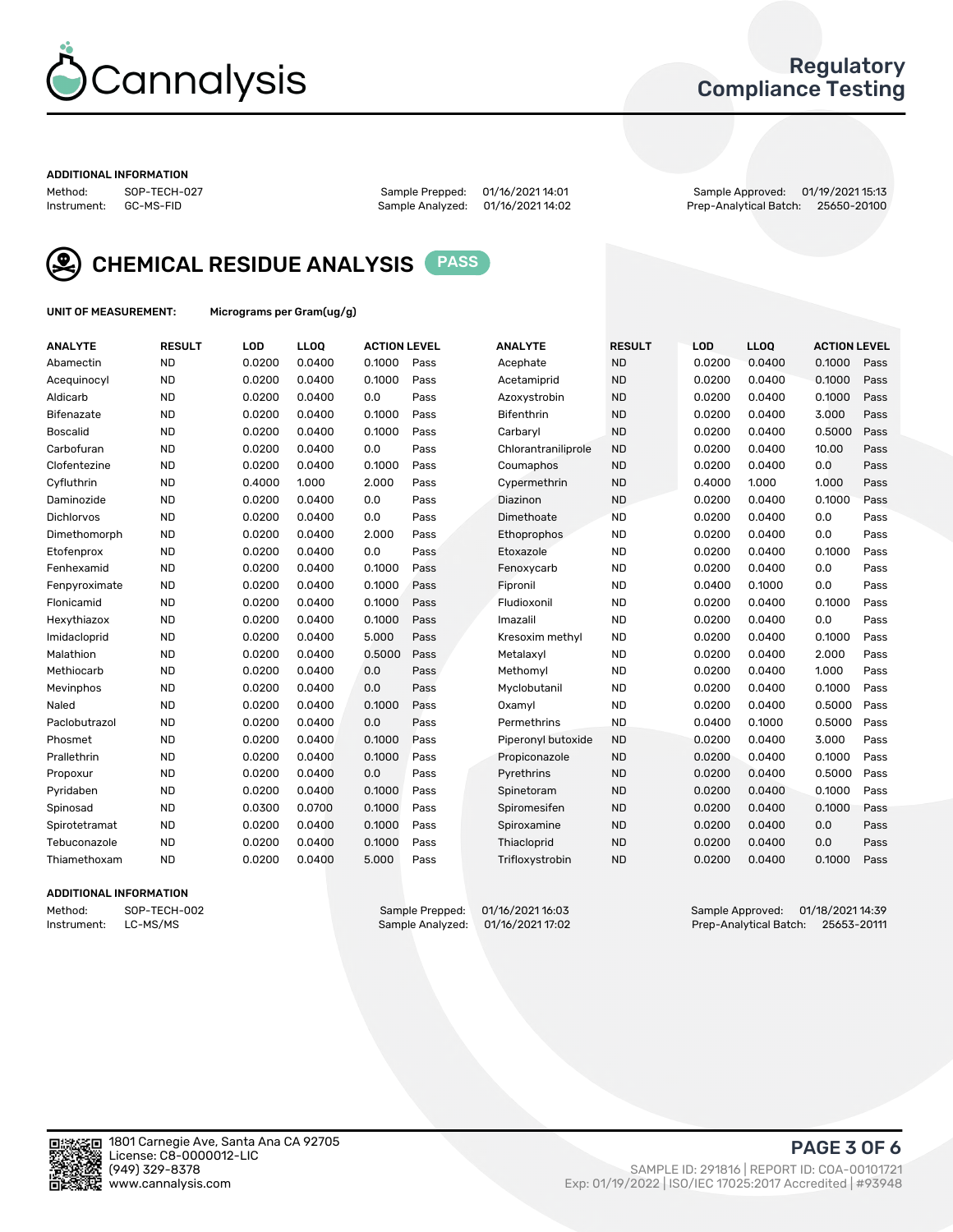

## CHEMICAL RESIDUE GC ANALYSIS PASS

| UNIT OF MEASUREMENT: | Micrograms per Gram(ug/g) |
|----------------------|---------------------------|
|                      |                           |

| <b>ANALYTE</b>         | <b>RESULT</b> | LOD    | <b>LLOO</b> | <b>ACTION LEVEL</b> |                  | <b>ANALYTE</b>   | <b>RESULT</b> | LOD              | <b>LLOO</b>            | <b>ACTION LEVEL</b> |      |
|------------------------|---------------|--------|-------------|---------------------|------------------|------------------|---------------|------------------|------------------------|---------------------|------|
| Captan                 | ND            | 0.1000 | 0.2000      | 0.7000              | Pass             | Chlordane        | <b>ND</b>     | 0.0109           | 0.0136                 | 0.0                 | Pass |
| Methyl parathion       | <b>ND</b>     | 0.0400 | 0.1000      | 0.0                 | Pass             | <b>PCNB</b>      | <b>ND</b>     | 0.0200           | 0.0400                 | 0.1000              | Pass |
| Chlorfenapyr           | <b>ND</b>     | 0.0800 | 0.1000      | 0.0                 | Pass             | Chlorpyrifos     | <b>ND</b>     | 0.0800           | 0.1000                 | 0.0                 | Pass |
|                        |               |        |             |                     |                  |                  |               |                  |                        |                     |      |
| ADDITIONAL INFORMATION |               |        |             |                     |                  |                  |               |                  |                        |                     |      |
| Method:                | SOP-TECH-010  |        |             |                     | Sample Prepped:  | 01/16/2021 16:03 |               | Sample Approved: |                        | 01/18/2021 16:07    |      |
| Instrument:            | GC-MS/MS      |        |             |                     | Sample Analyzed: | 01/16/2021 17:02 |               |                  | Prep-Analytical Batch: | 25654-20112         |      |

## RESIDUAL SOLVENT ANALYSIS PASS

UNIT OF MEASUREMENT: Micrograms per Gram(ug/g)

| <b>ANALYTE</b>       | <b>RESULT</b> | <b>LOD</b> | <b>LLOO</b> | <b>ACTION LEVEL</b> |      | <b>ANALYTE</b>           | <b>RESULT</b> | LOD    | <b>LLOO</b> | <b>ACTION LEVEL</b> |      |
|----------------------|---------------|------------|-------------|---------------------|------|--------------------------|---------------|--------|-------------|---------------------|------|
| Acetone              | <b>ND</b>     | 5.000      | 250.0       | 5000                | Pass | Acetonitrile             | <b>ND</b>     | 5.000  | 50.00       | 410.0               | Pass |
| Benzene              | <b>ND</b>     | 0.5000     | 1.000       | 1.000               | Pass | <b>Butane</b>            | <b>ND</b>     | 76.80  | 96.00       | 5000                | Pass |
| Chloroform           | <b>ND</b>     | 0.5000     | 1.000       | 1.000               | Pass | Ethanol                  | <b>ND</b>     | 10.00  | 50.00       | 5000                | Pass |
| <b>Ethyl Acetate</b> | <b>ND</b>     | 5.000      | 50.00       | 5000                | Pass | <b>Ethyl Ether</b>       | <b>ND</b>     | 25.00  | 50.00       | 5000                | Pass |
| Ethylene oxide       | <b>ND</b>     | 0.5000     | 1.000       | 1.000               | Pass | Heptane                  | <b>ND</b>     | 1.000  | 5.000       | 5000                | Pass |
| Hexane               | <b>ND</b>     | 0.5000     | 5.000       | 290.0               | Pass | <b>Isopropyl Alcohol</b> | <b>ND</b>     | 5.000  | 50.00       | 5000                | Pass |
| Methanol             | <b>ND</b>     | 10.00      | 50.00       | 3000                | Pass | Methylene chloride       | <b>ND</b>     | 0.5000 | 1.000       | 1.000               | Pass |
| Pentane              | <b>ND</b>     | 1.000      | 50.00       | 5000                | Pass | Propane                  | <b>ND</b>     | 16.00  | 20.00       | 5000                | Pass |
| Toluene              | <b>ND</b>     | 0.5000     | 1.000       | 890.0               | Pass | Xylenes                  | <b>ND</b>     | 6.000  | 100.0       | 2170                | Pass |
| Trichloroethylene    | <b>ND</b>     | 0.2500     | 1.000       | 1.000               | Pass | 1.2-Dichloroethane       | <b>ND</b>     | 0.5000 | 1.000       | 1.000               | Pass |

#### ADDITIONAL INFORMATION

Method: SOP-TECH-021 Sample Prepped: 01/16/2021 15:29 Sample Approved: 01/19/2021 16:35<br>Instrument: HS-GC-MS/FID Sample Analyzed: 01/16/2021 15:29 Prep-Analytical Batch: 25644-20107 Prep-Analytical Batch: 25644-20107



UNIT OF MEASUREMENT: Cycle Threshold (Ct)

| <b>ANALYTE</b>                | <b>RESULT</b>              | LOD   | <b>LLOO</b> |     | <b>ACTION LEVEL</b> | <b>ANALYTE</b>   | <b>RESULT</b> | <b>LOD</b> | <b>LLOO</b>      |                  | <b>ACTION LEVEL</b> |
|-------------------------------|----------------------------|-------|-------------|-----|---------------------|------------------|---------------|------------|------------------|------------------|---------------------|
| A.fumigatus                   | ND                         | 33.00 | 0.0         | 0.0 | Pass                | A. flavus        | <b>ND</b>     | 33.00      | 0.0              | 0.0              | Pass                |
| A. niger                      | <b>ND</b>                  | 33.00 | 0.0         | 0.0 | Pass                | A. terreus       | <b>ND</b>     | 33.00      | 0.0              | 0.0              | Pass                |
| <b>STEC</b>                   | <b>ND</b>                  | 33.00 | 0.0         | 0.0 | Pass                | Salmonella spp   | <b>ND</b>     | 33.00      | 0.0              | 0.0              | Pass                |
|                               |                            |       |             |     |                     |                  |               |            |                  |                  |                     |
| <b>ADDITIONAL INFORMATION</b> |                            |       |             |     |                     |                  |               |            |                  |                  |                     |
| Method:                       | SOP-TECH-016, SOP-TECH-022 |       |             |     | Sample Prepped:     | 01/18/2021 05:35 |               |            | Sample Approved: | 01/18/2021 11:51 |                     |

Instrument: qPCR Sample Analyzed: 01/18/2021 05:43 Prep-Analytical Batch: 25668-20117

PAGE 4 OF 6

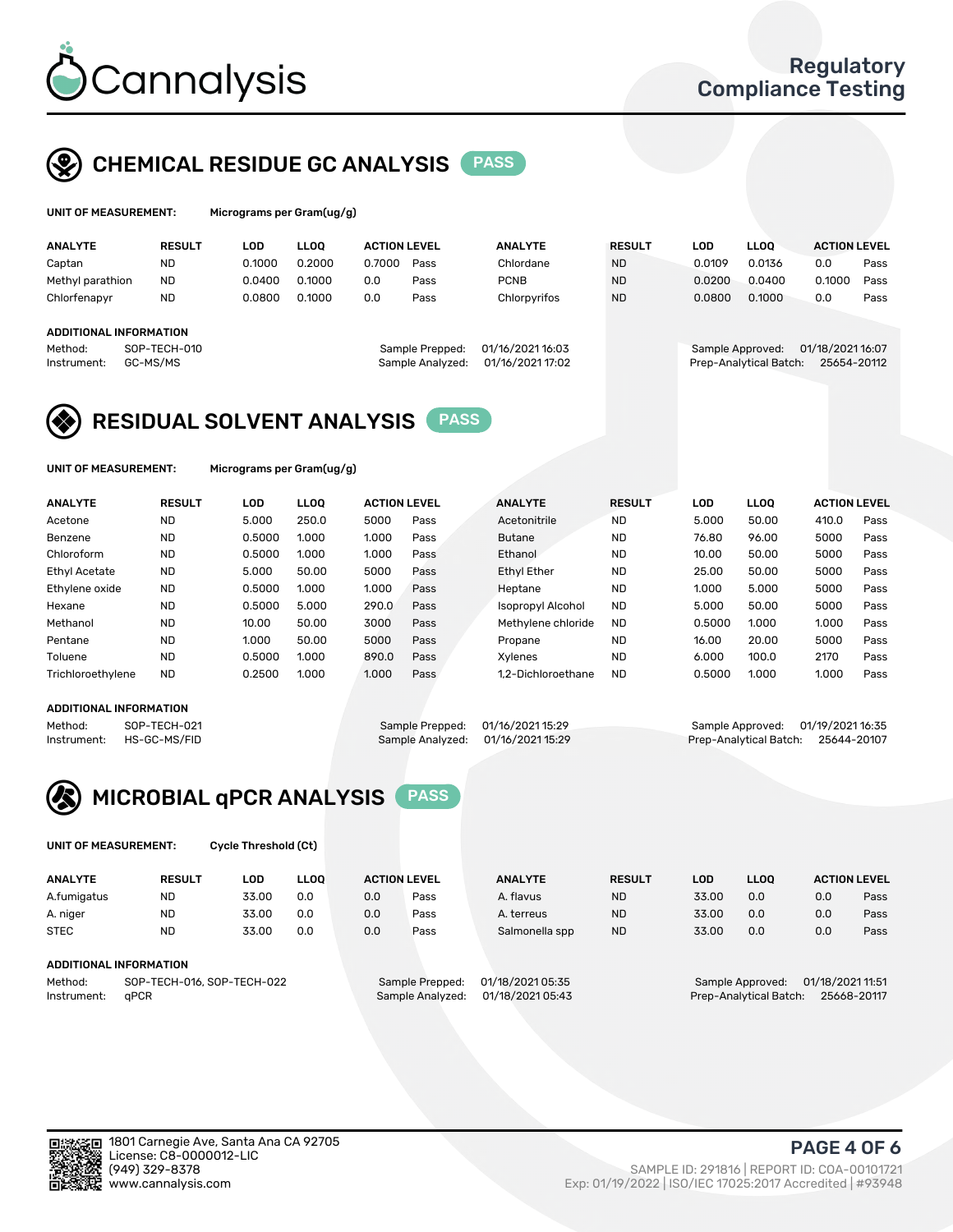

## HEAVY METALS ANALYSIS PASS

| UNIT OF MEASUREMENT: |        | Micrograms per Gram(ug/g) |   |
|----------------------|--------|---------------------------|---|
| . <i>.</i>           | ------ | $\sim$ $\sim$             | . |

| <b>ANALYTE</b>                                                                                                                                            | <b>RESULT</b>                                                                                                                                                               | LOD    | <b>LLOO</b> | <b>ACTION LEVEL</b> |      | <b>ANALYTE</b> | <b>RESULT</b>                                                                   | LOD                                                                           | <b>LLOO</b> | <b>ACTION LEVEL</b> |      |  |
|-----------------------------------------------------------------------------------------------------------------------------------------------------------|-----------------------------------------------------------------------------------------------------------------------------------------------------------------------------|--------|-------------|---------------------|------|----------------|---------------------------------------------------------------------------------|-------------------------------------------------------------------------------|-------------|---------------------|------|--|
| Arsenic                                                                                                                                                   | <b>ND</b>                                                                                                                                                                   | 0.0200 | 0.0500      | 0.2000              | Pass | Cadmium        | <lloo< td=""><td>0.0050</td><td>0.0500</td><td>0.2000</td><td>Pass</td></lloo<> | 0.0050                                                                        | 0.0500      | 0.2000              | Pass |  |
| Lead                                                                                                                                                      | <lloo< th=""><th>0.0100</th><th>0.0500</th><th>0.5000</th><th>Pass</th><th>Mercury</th><th><b>ND</b></th><th>0.0030</th><th>0.0500</th><th>0.1000</th><th>Pass</th></lloo<> | 0.0100 | 0.0500      | 0.5000              | Pass | Mercury        | <b>ND</b>                                                                       | 0.0030                                                                        | 0.0500      | 0.1000              | Pass |  |
| ADDITIONAL INFORMATION<br>SOP-TECH-013<br>01/19/2021 07:09<br>Sample Prepped:<br>Method:<br>Sample Analyzed:<br>01/19/2021 10:11<br>ICP-MS<br>Instrument: |                                                                                                                                                                             |        |             |                     |      |                |                                                                                 | 01/19/2021 16:37<br>Sample Approved:<br>Prep-Analytical Batch:<br>25698-20157 |             |                     |      |  |
| (兼)<br><b>MYCOTOXINS ANALYSIS</b><br><b>PASS</b>                                                                                                          |                                                                                                                                                                             |        |             |                     |      |                |                                                                                 |                                                                               |             |                     |      |  |
| Micrograms per Kilogram(ug/kg)<br>UNIT OF MEASUREMENT:                                                                                                    |                                                                                                                                                                             |        |             |                     |      |                |                                                                                 |                                                                               |             |                     |      |  |
| <b>AMAINTE</b>                                                                                                                                            | <b>DEALLY</b>                                                                                                                                                               | $\sim$ | $\cdots$    | A ATIAN LEVEL       |      | ANIAI VITE     | 850111 T                                                                        | $\sim$                                                                        | $\cdots$    | A ATIAN I FVEL      |      |  |

| <b>ANALYTE</b>          | <b>RESULT</b> | LOD   | <b>LLOO</b> | <b>ACTION LEVEL</b> |      | <b>ANALYTE</b> | <b>RESULT</b> | LOD   | <b>LLOO</b> | <b>ACTION LEVEL</b> |      |  |
|-------------------------|---------------|-------|-------------|---------------------|------|----------------|---------------|-------|-------------|---------------------|------|--|
| Aflatoxin B1            | <b>ND</b>     | 1.000 | 2.000       |                     | N/A  | Aflatoxin B2   | <b>ND</b>     | 2.000 | 5.000       |                     | N/A  |  |
| Aflatoxin G1            | <b>ND</b>     | 2.000 | 5.000       |                     | N/A  | Aflatoxin G2   | <b>ND</b>     | 2.000 | 5.000       |                     | N/A  |  |
| <b>Total Aflatoxins</b> | <b>ND</b>     | 10.00 | 14.00       | 20.00               | Pass | Ochratoxin A   | <b>ND</b>     | 1.000 | 2.000       | 20.00               | Pass |  |
|                         |               |       |             |                     |      |                |               |       |             |                     |      |  |
|                         |               |       |             |                     |      |                |               |       |             |                     |      |  |

#### ADDITIONAL INFORMATION

Method: SOP-TECH-020 Sample Prepped: 01/16/2021 16:02 Sample Approved: 01/18/2021 14:37

Instrument: LC-MS/MS Sample Analyzed: 01/16/2021 16:14 Prep-Analytical Batch: 25663-20108

# FILTH & FOREIGN MATERIAL ANALYSIS PASS

UNIT OF MEASUREMENT: Filth and Foreign Matter (%, #/3g)

| <b>ANALYTE</b>                                              | <b>RESULT</b> | LOD | <b>LLOO</b> | <b>ACTION LEVEL</b>                 |                                      | <b>ANALYTE</b>                                                                | <b>RESULT</b> | LOD | <b>LLOO</b> | <b>ACTION LEVEL</b> |      |
|-------------------------------------------------------------|---------------|-----|-------------|-------------------------------------|--------------------------------------|-------------------------------------------------------------------------------|---------------|-----|-------------|---------------------|------|
| IF RH ME                                                    | <b>ND</b>     | 0.0 | 0.0         | 1.000                               | Pass                                 | <b>IFM</b>                                                                    | <b>ND</b>     | 0.0 | 0.0         | 25.00               | Pass |
| Mold                                                        | <b>ND</b>     | 0.0 | 0.0         | 25.00                               | Pass                                 | <b>SSCD</b>                                                                   | <b>ND</b>     | 0.0 | 0.0         | 25.00               | Pass |
| ADDITIONAL INFORMATION                                      |               |     |             |                                     |                                      |                                                                               |               |     |             |                     |      |
| Method:<br>SOP-TECH-009<br>Instrument:<br>Visual Inspection |               |     |             | Sample Prepped:<br>Sample Analyzed: | 01/16/2021 15:23<br>01/16/2021 15:23 | 01/16/2021 15:29<br>Sample Approved:<br>Prep-Analytical Batch:<br>25670-20106 |               |     |             |                     |      |